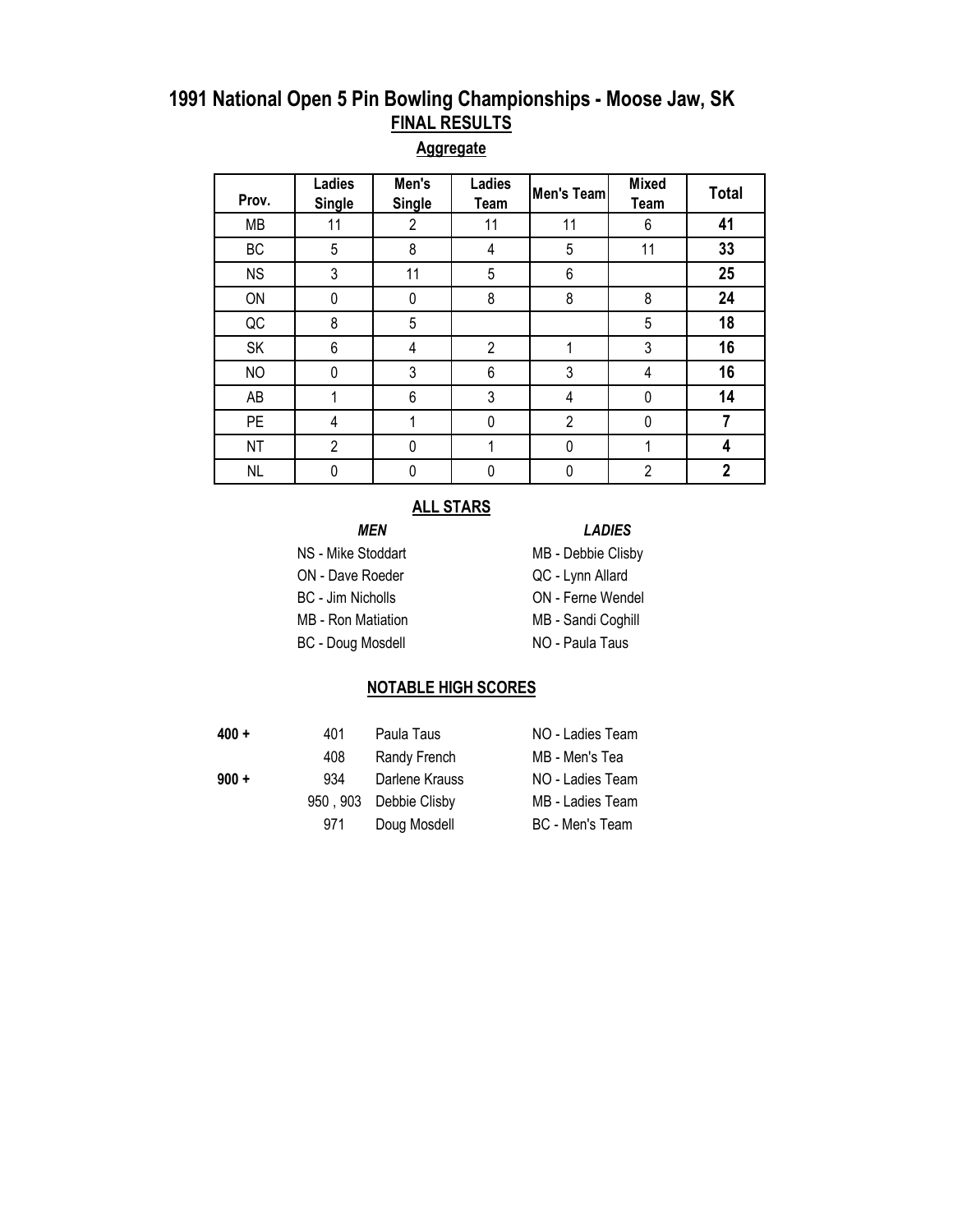## *HIGH SCORES*

| <b>Individual High Single</b> |                               |                           | <b>Team High Single</b> |                         |                         |  |
|-------------------------------|-------------------------------|---------------------------|-------------------------|-------------------------|-------------------------|--|
| Ladies Single                 | 344                           | MB - Sandi Coghill        | Ladies                  | 1396                    | Northern Ontario        |  |
| Men's Single                  | 346                           | NS - Mike Stoddart        | Men                     | 1410                    | Manitoba                |  |
| Ladies Team                   | 401                           | NO - Paula Taus           | Mixed                   | 1364                    | Manitoba                |  |
| Men's Team                    | 381                           | <b>BC</b> - Doug Mosdell  |                         | <b>Team High Triple</b> |                         |  |
| Mixed Team Lady               | 347                           | NL - Louise Penney        | Ladies                  | 3960                    | Northern Ontario        |  |
| Mixed Team Man                | 383                           | MB - Steve Stasiuk        | Men                     | 3966                    | Manitoba                |  |
|                               | <b>Individual High Triple</b> |                           | Mixed                   | 3719                    | Manitoba                |  |
| Ladies Single                 | 870                           | QC - Lynn Allard          |                         | <b>Team High Four</b>   |                         |  |
| Men's Single                  | 846                           | <b>BC</b> - Paul Kitamura | Ladies                  | 5239                    | Manitoba                |  |
| Ladies Team                   | 950                           | MB - Debbie Clisby        | Men                     | 5239                    | Ontario                 |  |
| Men's Team                    | 971                           | <b>BC</b> - Doug Mosdell  | Mixed                   | 4946                    | Manitoba                |  |
| Mixed Team Lady               | 871                           | MB - Barb McMahon         | <b>Team High Five</b>   |                         |                         |  |
| Mixed Team Man                | 875                           | SK - George Gresty        | Ladies                  | 6052                    | Manitoba                |  |
|                               | <b>Individual High Four</b>   |                           | Men                     | 6346                    | Ontario                 |  |
| Ladies Single                 | 1158                          | QC - Lynn Allard          | Mixed                   | 6078                    | <b>British Columbia</b> |  |
| Men's Single                  | 1072                          | <b>BC</b> - Paul Kitamura |                         |                         |                         |  |
| Ladies Team                   | 1293                          | MB - Debbie Clisby        |                         |                         |                         |  |
| Men's Team                    | 1314                          | <b>BC</b> - Doug Mosdell  |                         |                         |                         |  |
| Mixed Team Lady               | 1099                          | ON - Ferne Wendel         |                         |                         |                         |  |
| Mixed Team Man                | 1100                          | <b>MB</b> - Steve Stasiuk |                         |                         |                         |  |
|                               | <b>Individual High Five</b>   |                           |                         |                         |                         |  |
| Ladies Single                 | 1394                          | QC - Lynn Allard          |                         |                         |                         |  |
| Men's Single                  | 1317                          | <b>BC</b> - Paul Kitamura |                         |                         |                         |  |
| Ladies Team                   | 1405                          | MB - Debbie Clisby        |                         |                         |                         |  |
| Men's Team                    | 1560                          | <b>BC</b> - Doug Mosdell  |                         |                         |                         |  |
| Mixed Team Lady               | 1373                          | ON - Ferne Wendel         |                         |                         |                         |  |
| Mixed Team Man                | 1283                          | ON - Paul Asselin         |                         |                         |                         |  |

|                         | Team High Single      |                  |  |  |  |
|-------------------------|-----------------------|------------------|--|--|--|
| Ladies                  | 1396                  | Northern Ontario |  |  |  |
| Men                     | 1410                  | Manitoba         |  |  |  |
| Mixed                   | 1364                  | Manitoba         |  |  |  |
| <b>Team High Triple</b> |                       |                  |  |  |  |
| Ladies                  | 3960                  | Northern Ontario |  |  |  |
| Men                     | 3966                  | Manitoba         |  |  |  |
| Mixed                   | 3719                  | Manitoba         |  |  |  |
|                         | Team High Four        |                  |  |  |  |
| Ladies                  | 5239                  | Manitoba         |  |  |  |
| Men                     | 5239                  | Ontario          |  |  |  |
| Mixed                   | 4946                  | Manitoba         |  |  |  |
|                         | <b>Team High Five</b> |                  |  |  |  |
| Ladies                  | 6052                  | Manitoba         |  |  |  |
| Men                     | 6346                  | Ontario          |  |  |  |
| Mixed                   | 6078                  | British Columbia |  |  |  |
|                         |                       |                  |  |  |  |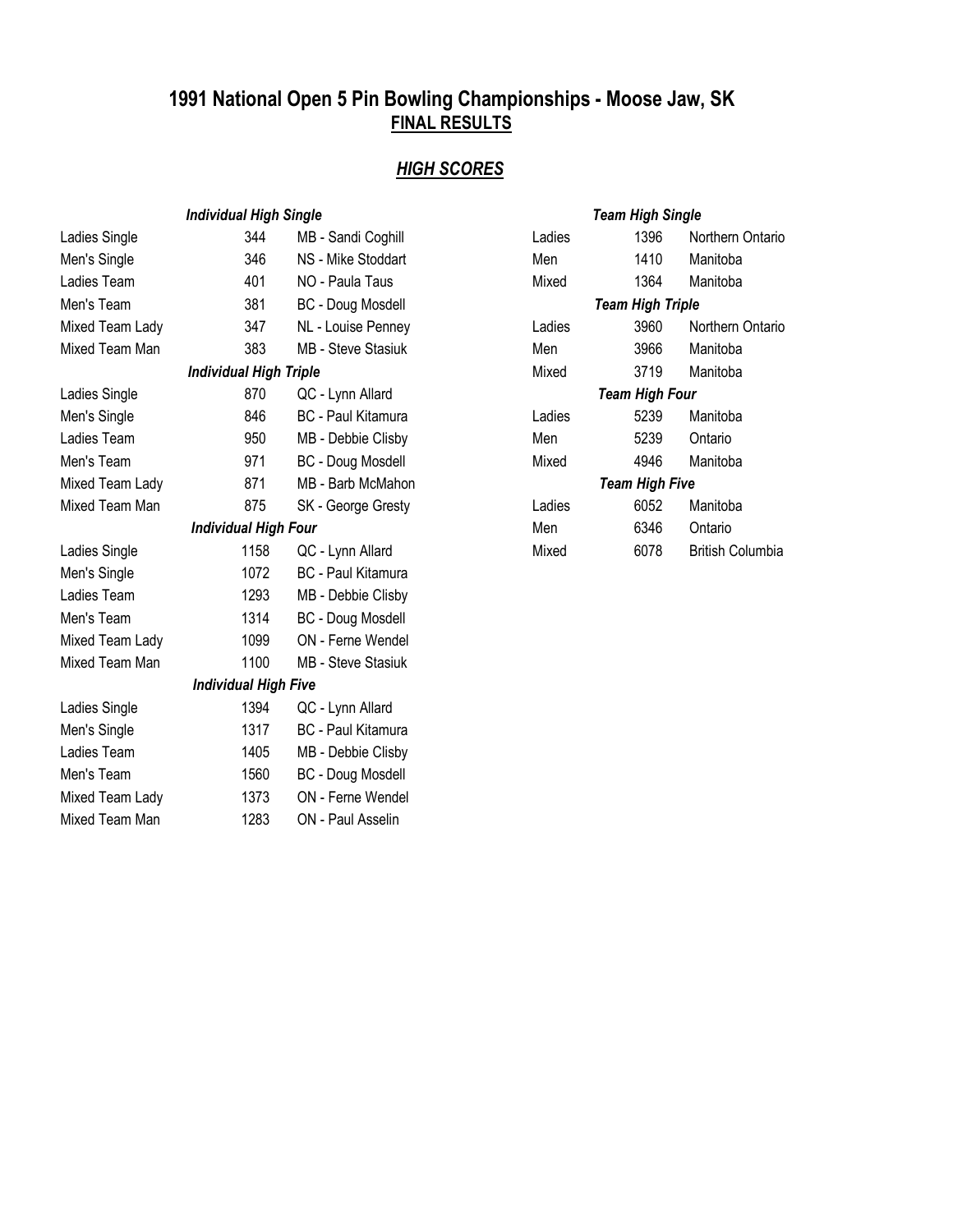### **SINGLES QUALIFYING** *(15 games)*

| Ladies |           |                  | <b>Pinfall</b> | <b>MEN</b> |                |                   | <b>Pinfall</b> |
|--------|-----------|------------------|----------------|------------|----------------|-------------------|----------------|
| 1st    | QC        | Lynn Allard      | 4118           | 1st        | <b>BC</b>      | Paul Kitamura     | 3867           |
| 2nd    | MВ        | Sandi Coghill    | 3708           | 2nd        | ΝS             | Mike Stoddart     | 3682           |
| 3rd    | SK        | Marie Blake      | 3631           | 3rd        | AB             | Greg Gigliuk      | 3647           |
| 4th    | ВC        | Irene Snow       | 3605           | 4th        | SK             | Vic Krasilowez    | 3606           |
| 5th    | PE        | Sue MacPherson   | 3588           | 5th        | QC             | Dennis Borynec    | 3601           |
| 6th    | <b>NS</b> | Heather Kaulbach | 3455           | 6th        | N <sub>O</sub> | Ron Stansfield    | 3506           |
| 7th    | NT        | Sandi Jackson    | 3444           | 7th        | МB             | Ed Johns          | 3491           |
| 8th    | AB        | Sharlene Waldorf | 3331           | 8th        | <b>PE</b>      | Gerard Arbing     | 3387           |
| 9th    | <b>NL</b> | Carol Lahey      | 3329           | 9th        | <b>ON</b>      | Bill Lyon         | 3306           |
| 10th   | <b>NO</b> | Nat Gamache      | 3250           | 10th       | NL             | <b>Tony Crewe</b> | 3182           |
| 11th   | ON        | Laurel Laughton  | 3238           | 11th       | NT             | Jim Dixon         | 3023           |

# **STEPLADDER - LADIES** QC

|                          |                       |                      | 309<br>Lynn Allard        |
|--------------------------|-----------------------|----------------------|---------------------------|
|                          |                       | MB                   | Sandi Coghill<br>326      |
|                          |                       | 330<br>Sandi Coghill |                           |
|                          | <b>SK</b>             | 294<br>Marie Blake   |                           |
|                          | Marie Blake<br>285    |                      |                           |
| BC                       | Irene Snow<br>205     |                      |                           |
| 231<br><b>Irene Snow</b> |                       | <b>GOLD</b>          | <b>MB - Sandi Coghill</b> |
| Sue MacPherson 174       |                       |                      |                           |
| <b>PE</b>                |                       |                      |                           |
|                          |                       |                      |                           |
|                          |                       |                      |                           |
| <b>STEPLADDER - MEN</b>  |                       |                      | <b>BC</b>                 |
|                          |                       |                      | Paul Kitamura<br>183      |
|                          |                       | <b>NS</b>            | Mike Stoddart<br>316      |
|                          |                       | Mike Stoddart<br>333 |                           |
|                          | AB                    | 261<br>Greg Gigliuk  |                           |
|                          | Greg Gigliuk<br>317   |                      |                           |
| <b>SK</b>                | 235<br>Dennis Borynec |                      |                           |
| Vic Krasilowez<br>202    |                       | <b>GOLD</b>          | <b>NS - Mike Stoddart</b> |
| 245<br>Dennis Borynec    |                       |                      |                           |
|                          |                       |                      |                           |

QC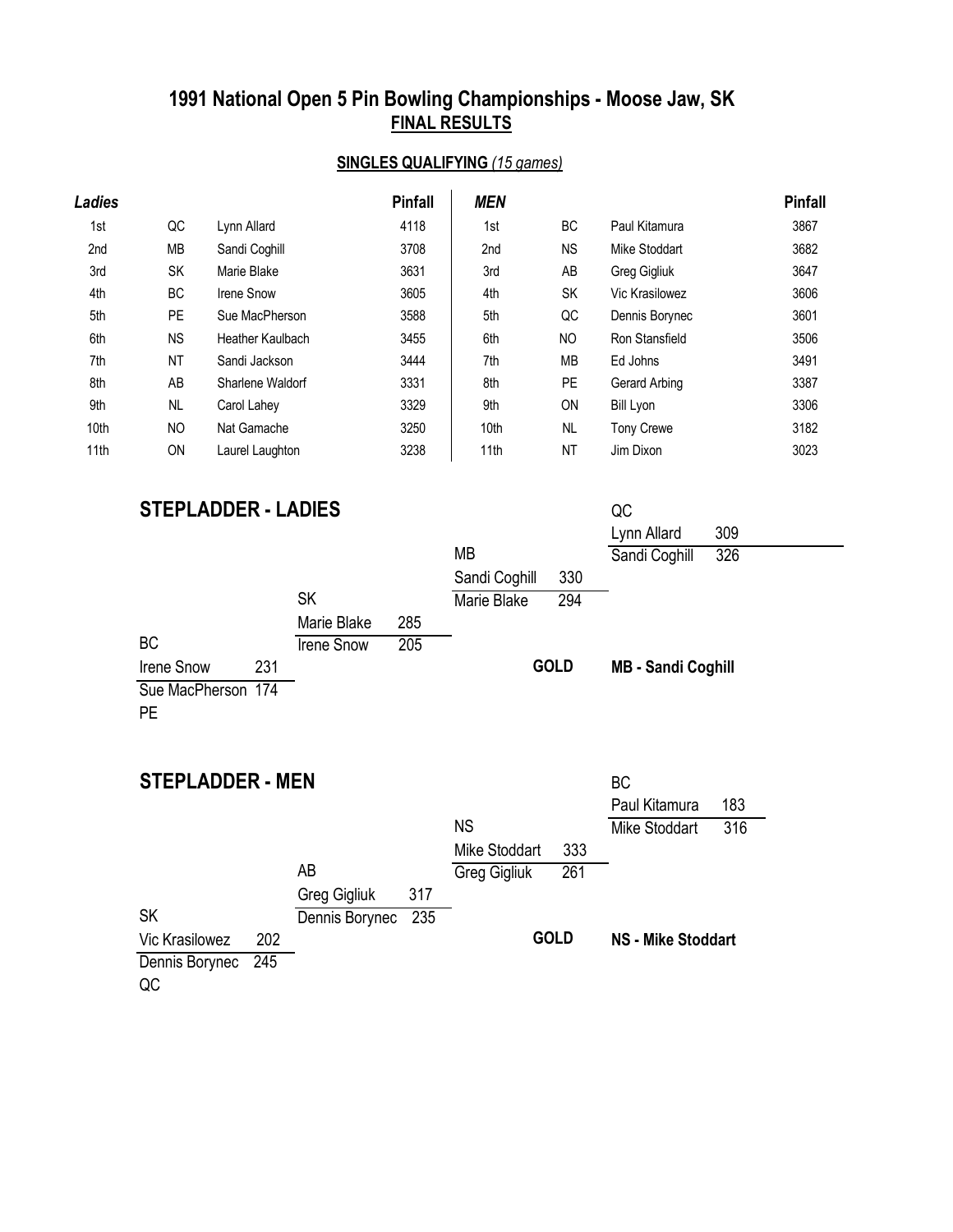### **TEAM STEPLADDERS**

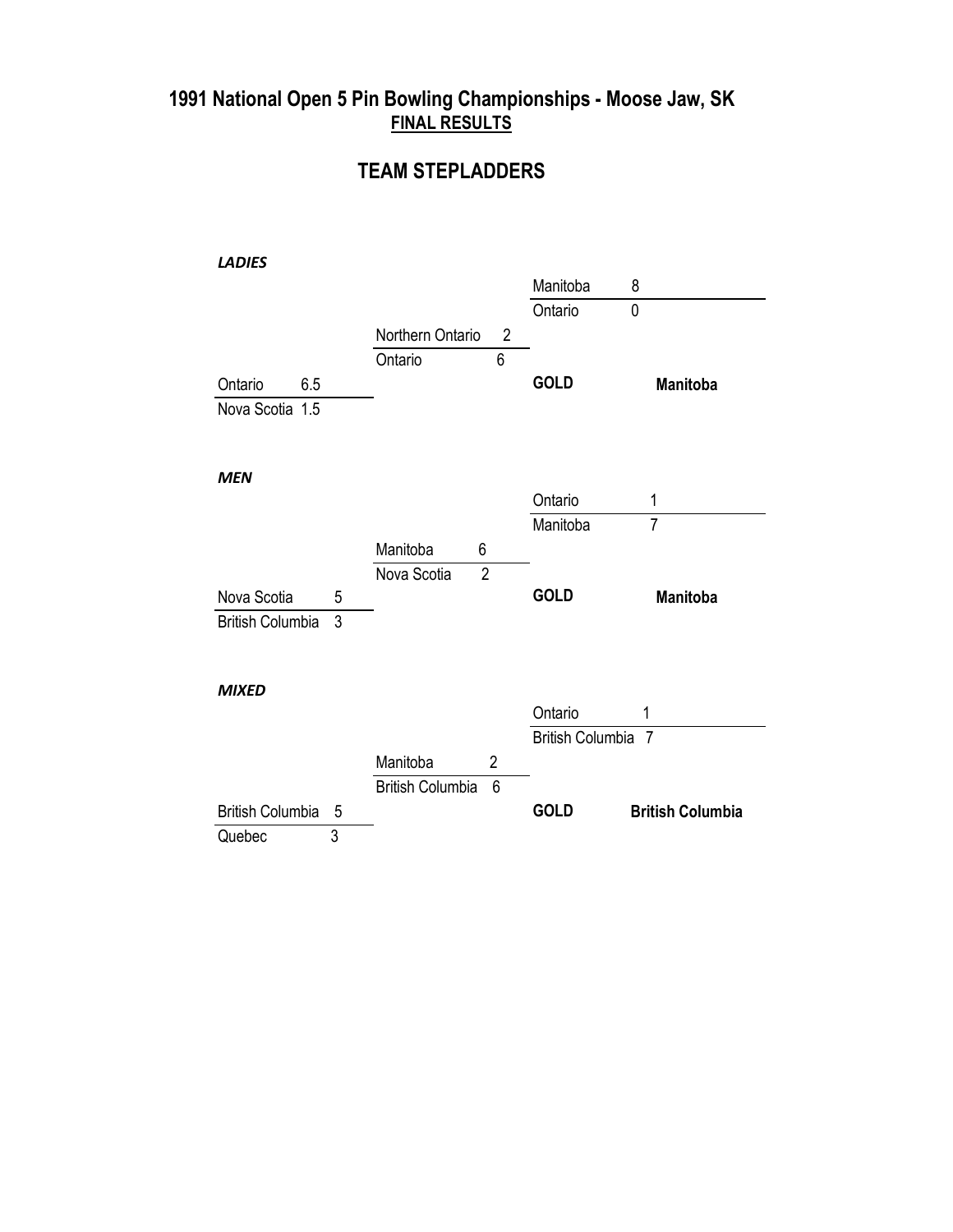|                        | <b>Qualifying Round -</b> | <b>LADIES TEAMS</b>          | <b>Points</b> |                                  |       |
|------------------------|---------------------------|------------------------------|---------------|----------------------------------|-------|
|                        | 1st                       | Manitoba                     | 98            |                                  |       |
|                        | 2nd                       | Northern Ontario             | 90            |                                  |       |
|                        | 3rd                       | Ontario                      | 90            |                                  |       |
|                        | 4th                       | Nova Scotia                  | 74            |                                  |       |
|                        | 5th                       | <b>British Columbia</b>      | 70.5          |                                  |       |
|                        | 6th                       | Alberta                      | 64.5          |                                  |       |
|                        | 7th                       | Saskatchewan                 | 64            |                                  |       |
|                        | 8th                       | <b>Northwest Territories</b> | 59            |                                  |       |
|                        | 9th                       | <b>Prince Edward Island</b>  | 57            |                                  |       |
|                        | 10th                      | Newfoundland                 | 53            |                                  |       |
| <b>GOLD - MANITOBA</b> |                           | <b>SILVER - ONTARIO</b>      |               | <b>BRONZE - NORTHERN ONTARIO</b> |       |
| Deanna Barbour         | 231.1                     | Marg Bratkin                 | 229.1         | Kathy Gervais                    | 215.0 |
| Sandi Coghill          | 253.7                     | Jen Donovan                  | 215.2         | Cathy Davidson                   | 240.5 |
| Chris Monchak          | 241.4                     | Jody Mann                    | 228.9         | Claudette Gadoury                | 237.3 |

| Deanna Barbour       |  |
|----------------------|--|
| Sandi Coghill        |  |
| Chris Monchak        |  |
| Jackie Sokoloski     |  |
| Karen Born           |  |
| Debbie Clisby        |  |
| Dylis Turner (Coach) |  |

| <b>UULU - MANIIUDA</b> |       | <b>SILVER - UNIARIU</b> |       | <b>DRUNAE - NURIFIERN</b> |
|------------------------|-------|-------------------------|-------|---------------------------|
| Deanna Barbour         | 231.1 | Marg Bratkin            | 229.1 | Kathy Gervais             |
| Sandi Coghill          | 253.7 | Jen Donovan             | 215.2 | Cathy Davidson            |
| Chris Monchak          | 241.4 | Jody Mann               | 228.9 | Claudette Gadoury         |
| Jackie Sokoloski       | 212.3 | Julie McCorry           | 234.6 | Paula Taus                |
| Karen Born             | 230.6 | Sandy Cuthbert          | 246.2 | Lynn Brosseau             |
| Debbie Clisby          | 273.8 | Cathy Blackmere         | 229.5 | Darlene Krauss            |
| Dylis Turner (Coach)   |       | Rheal Champagne (Coach) |       | Graham Squirell (Coach)   |
|                        |       |                         |       |                           |

| Deanna Barbour       | 231.1 | Marg Bratkin            | 229.1 | <b>Kathy Gervais</b>    | 215.0 |
|----------------------|-------|-------------------------|-------|-------------------------|-------|
| Sandi Coghill        | 253.7 | Jen Donovan             | 215.2 | Cathy Davidson          | 240.5 |
| Chris Monchak        | 241.4 | Jody Mann               | 228.9 | Claudette Gadoury       | 237.3 |
| Jackie Sokoloski     | 212.3 | Julie McCorry           | 234.6 | Paula Taus              | 246.4 |
| Karen Born           | 230.6 | Sandy Cuthbert          | 246.2 | Lynn Brosseau           | 215.7 |
| Debbie Clisby        | 273.8 | Cathy Blackmere         | 229.5 | Darlene Krauss          | 243.4 |
| Dylis Turner (Coach) |       | Rheal Champagne (Coach) |       | Graham Squirell (Coach) |       |

| 4th                     |       | 5th                     |       |                      | 6th   | 7th                 |        |
|-------------------------|-------|-------------------------|-------|----------------------|-------|---------------------|--------|
| <b>NOVA SCOTIA</b>      |       | <b>BRITISH COLUMBIA</b> |       | <b>ALBERTA</b>       |       | <b>SASKATCHEWAN</b> |        |
| Joanne Blades           | 242.2 | Paula Bradshaw          | 204.5 | <b>Rheva Dreger</b>  | 216.8 | Karen Seabrook      | 227.3  |
| June Zuorro             | 229.5 | Pam Campbell            | 242.5 | Milly McGregor       | 211.9 | Sharon Hilts        | 222.2  |
| Synthia Schofield       | 220.2 | Robbie Perkins          | 227.0 | Sharlene Waldorf     | 230.3 | <b>Beth Vance</b>   | 226.3  |
| Judy Foster             | 225.3 | Laura Olsen             | 225.5 | Carol Laboucane      | 223.9 | Leanne Ooninox      | 218.4. |
| Paula Atkinson          | 202.7 | Dana Walford            | 237.4 | <b>Ivy Murray</b>    | 217.2 | <b>Brenda Hoves</b> | 236.1  |
| Maisie Payne            | 223.6 | Ina Van Oosten          | 209.2 | Clara Loyer          | 225.0 | <b>Reta Natisz</b>  | 195.8  |
| Julien Chiasson (Coach) |       | Mike Wood (Coach)       |       | Garry Abrams (Coach) |       | Bev Boys (Coach)    |        |
|                         |       |                         |       |                      |       |                     |        |

| 7 LH 1              |       |  |  |  |
|---------------------|-------|--|--|--|
| <b>SASKATCHEWAN</b> |       |  |  |  |
| en Seabrook         | 227.3 |  |  |  |
| aron Hilts          | 222 2 |  |  |  |
| h Vance             | 226.3 |  |  |  |

| <b>Beth Vance</b>   | 226. |
|---------------------|------|
| Leanne Ooninox      | 218. |
| <b>Brenda Hoyes</b> | 236. |
| <b>Reta Natisz</b>  | 195  |
| Bev Boys (Coach)    |      |
|                     |      |

|                  | 8th                          | 9th                         |       | 10th                |       |  |
|------------------|------------------------------|-----------------------------|-------|---------------------|-------|--|
|                  | <b>NORTHWEST TERRITORIES</b> | <b>PRINCE EDWARD ISLAND</b> |       | <b>NEWFOUNDLAND</b> |       |  |
| Sandy Jackson    | 213.9                        | Shelley MacDonald           | 232.6 | Carol Lahey         | 228.4 |  |
| Carol Koch       | 215.9                        | <b>Judy Campbell</b>        | 203.8 | <b>Violet Toope</b> | 216.4 |  |
| Arlene Roy       | 196.0                        | Eileen Richard              | 231.3 | <b>Ruby Myles</b>   | 199.6 |  |
| Brenda Closen    | 229.9                        | Kathy Taylor                | 212.6 | Genny Lee           | 206.0 |  |
| Brenda O'Connor  | 208.1                        | Sylvia Coles                | 235.9 | Gwen Legge          | 228.0 |  |
| Helena Haener    | 199.6                        | Doris Jenkins               | 222.9 | <b>Effie Penney</b> | 209.2 |  |
| Jan Lund (Coach) |                              | Marjorie Cameron (Coach)    |       | Ed Attwood (Coach)  |       |  |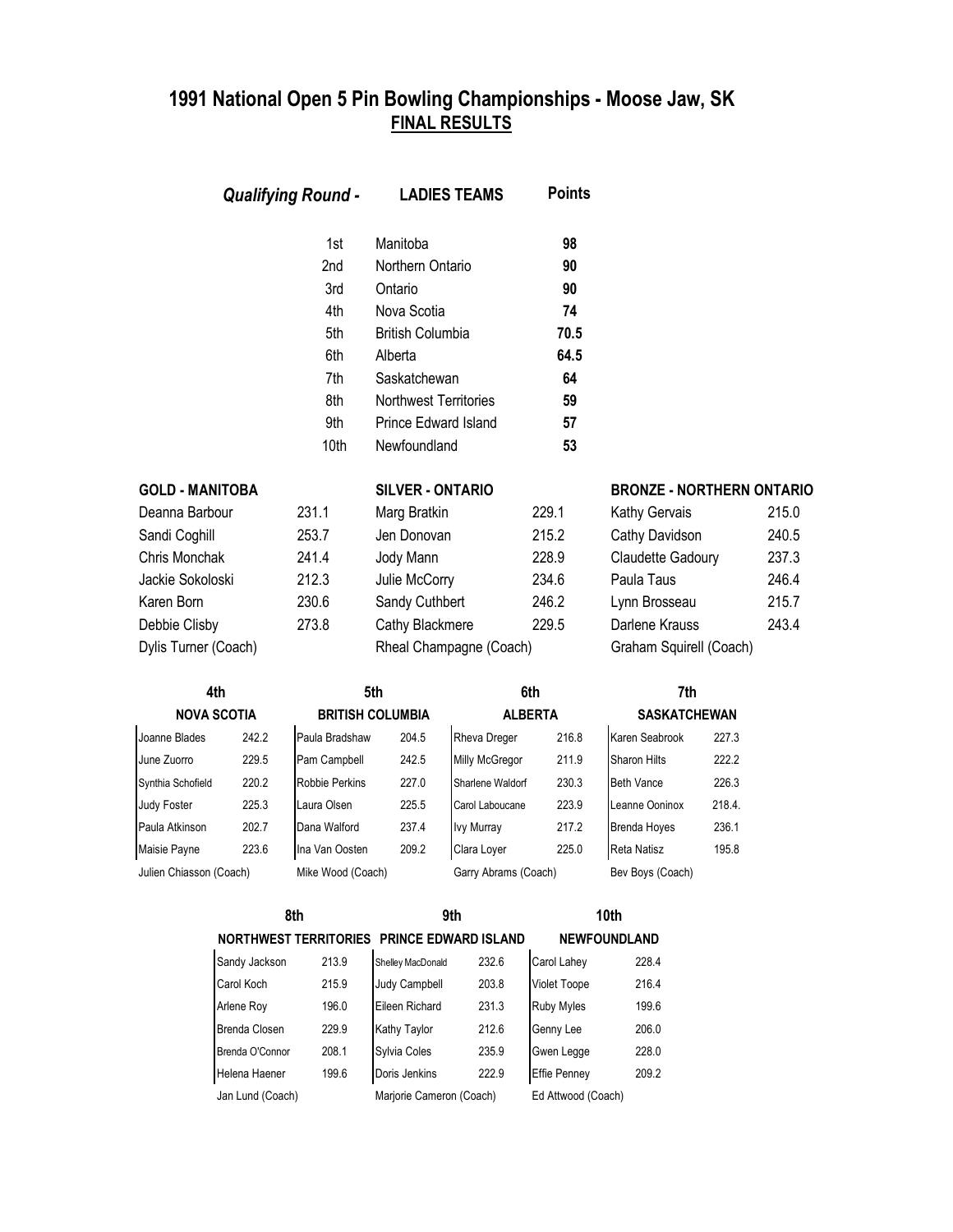| <b>Qualifying Round -</b> | <b>MEN'S TEAMS</b>    | <b>Points</b> |
|---------------------------|-----------------------|---------------|
| 1st                       | Ontario               | 98.5          |
| 2nd                       | Manitoba              | 94            |
| 3rd                       | Nova Scotia           | 90            |
| 4th                       | British Columba       | 86            |
| 5th                       | Alberta               | 79.5          |
| 6th                       | Northern Ontario      | 69.5          |
| 7th                       | Prince Edward Island  | 60            |
| 8th                       | Saskatchewan          | 54            |
| 9th                       | Newfoundland          | 49            |
| 10th                      | Northwest Territories | 39.5          |

| <b>GOLD - MANITOBA</b> |       | <b>SILVER - ONTARIO</b> |       | <b>BRONZE - NOVA SCOTIA</b> |       |
|------------------------|-------|-------------------------|-------|-----------------------------|-------|
| Doug Wood              | 256.7 | John Dobos              | 248.0 | <b>Bill MacDonald</b>       | 218.2 |
| Ron Matiation          | 255.2 | John Griffin            | 232.6 | Mike Stoddart               | 256.0 |
| <b>Brad Peniuk</b>     | 227.3 | Mike Faulkner           | 252.4 | Tom Banks                   | 242.7 |
| Randy French           | 233.9 | Steve Lorenz            | 261.6 | Ralph Freeman               | 240.3 |
| Don Van Dale           | 247.3 | Bob Gignac              | 254.1 | Joe Everett                 | 243.5 |
| Cam Boon               | 237.9 | Dave Roeder             | 261.8 | Larry Crouse                | 237.4 |
| Bart Boon (Coach)      |       | Don Brethauer (Coach)   |       | Bob Zinck (Coach)           |       |

| 4th                     |       | 5th                |       |                         | 6th   |                             | 7th   |  |
|-------------------------|-------|--------------------|-------|-------------------------|-------|-----------------------------|-------|--|
| <b>BRITISH COLUMBIA</b> |       | <b>ALBERTA</b>     |       | <b>NORTHERN ONTARIO</b> |       | <b>PRINCE EDWARD ISLAND</b> |       |  |
| <b>Bob Herman</b>       | 261.2 | Mark Jackson       | 244.8 | Sam Freeland            | 214.8 | David Gallant               | 221.7 |  |
| <b>Rick Hebert</b>      | 227.4 | Greg Gigliuk       | 241.6 | Jim MacLellan           | 236.8 | Dave Livingston             | 227.9 |  |
| <b>Barrie Stratford</b> | 202.0 | Stan Skove         | 242.2 | Hub Frappier            | 221.6 | Ernie Doucette              | 228.1 |  |
| <b>Wayne Davies</b>     | 254.8 | Lawrence Fobert    | 261.4 | Kevin Freeland          | 238.1 | <b>William Stanley</b>      | 196.1 |  |
| Doug Mosdell            | 276.9 | Geno Ziebarth      | 241.4 | Don Malette             | 252.4 | <b>Charles Stewart</b>      | 224.8 |  |
| Paul Pasqualetto        | 224.1 | Tom Stevenson      | 242.4 | Louis Leduc             | 232.1 | Joseph Arsenault            | 229.8 |  |
| Bob Pinkerton (Coach)   |       | Tom Alford (Coach) |       | Roger Cardinal (Coach)  |       | Joseph Gallant (Coach)      |       |  |

| 8th |                        |       | 9th                  |       |                              | 10th  |  |  |
|-----|------------------------|-------|----------------------|-------|------------------------------|-------|--|--|
|     | <b>SASKATCHEWAN</b>    |       | <b>NEWFOUNDLAND</b>  |       | <b>NORTHWEST TERRITORIES</b> |       |  |  |
|     | Darcy Anseth           | 229.9 | Lew Birmingham       | 211.8 | Claude Foisy                 | 228.4 |  |  |
|     | Milan Kolosa           | 224.3 | <b>Dick Maloney</b>  | 240.4 | <b>Bill Kowey</b>            | 240.9 |  |  |
|     | <b>Gary Akers</b>      | 237.6 | <b>Terry Barbour</b> | 237.5 | Mike Penkala                 | 232.2 |  |  |
|     | <b>Wayne Akers</b>     | 235.1 | Fred Hawco           | 227.7 | Dan Sanford                  | 223.9 |  |  |
|     | Don Salmond            | 234.8 | <b>Reg Anstey</b>    | 235.6 | Steve O'Hara                 | 199.9 |  |  |
|     | <b>Bob Boyer</b>       | 208.0 | Steve Walsh          | 234.2 | <b>Eric Gutland</b>          | 196.3 |  |  |
|     | Brian Falconer (Coach) |       | John Hogan (Coach)   |       | Mike Haener (Coach)          |       |  |  |